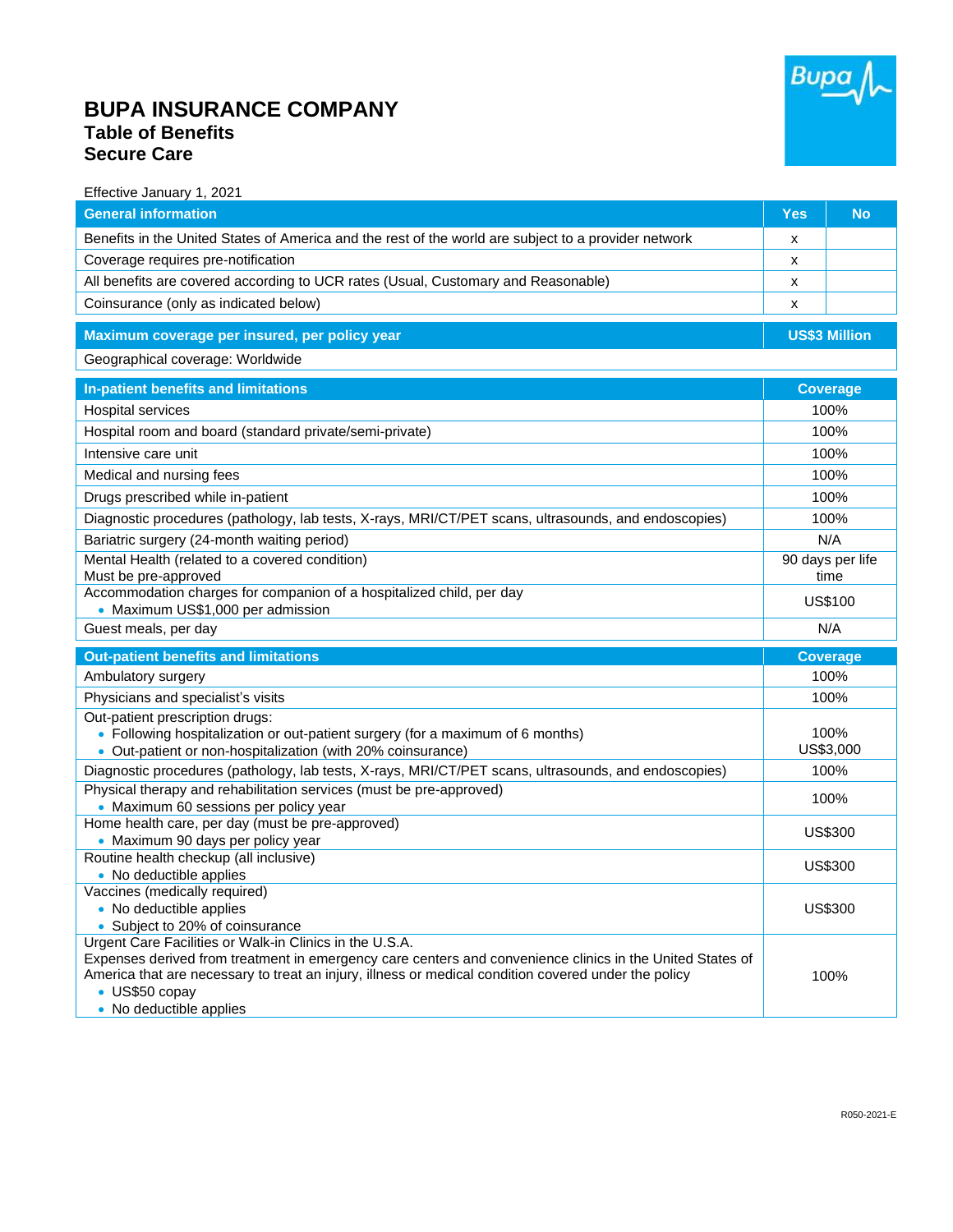| <b>Maternity benefits and limitations</b>                                                                                                                                                                                                                                         | <b>Coverage</b>                                              |
|-----------------------------------------------------------------------------------------------------------------------------------------------------------------------------------------------------------------------------------------------------------------------------------|--------------------------------------------------------------|
| Pregnancy, maternity, and birth, per pregnancy<br>. Includes normal delivery, cesarean delivery, required vitamins during pregnancy, all pre- and post-natal<br>treatment, and well-baby care)<br>• 10-month waiting period<br>• Plans 1, 2 and 3 only<br>• No deductible applies | US\$3,500                                                    |
| Complications of pregnancy, maternity, and birth<br>• 10-month waiting period<br>• Plans 1, 2 and 3 only<br>• No deductible applies                                                                                                                                               | Included in<br>Pregnancy,<br>maternity, and<br>birth benefit |
| Provisional coverage for newborn children (for a maximum of 90 days after delivery)<br>• Covered pregnancies only<br>• No deductible applies                                                                                                                                      | US\$15,000                                                   |
| Umbilical cord blood storage (lifetime maximum per covered pregnancy)<br>• Plans 1, 2 and 3 only<br>• No deductible applies                                                                                                                                                       | N/A                                                          |
| Well baby care visits (5 visits within 6 months of delivery)                                                                                                                                                                                                                      | N/A                                                          |
| <b>Evacuation benefits and limitations</b>                                                                                                                                                                                                                                        | <b>Coverage</b>                                              |
| Medical emergency evacuation:<br>• Air ambulance<br>• Ground ambulance<br>• Return journey<br>• Repatriation of mortal remains<br>Must be pre-approved and coordinated by USA Medical Services.                                                                                   | US\$50,000<br>100%<br>100%<br>US\$10,000                     |
| <b>Other benefits and limitations</b>                                                                                                                                                                                                                                             | <b>Coverage</b>                                              |
| Cancer treatment (chemotherapy/radiation/bone marrow transplant/preventive surgery)                                                                                                                                                                                               | 100%                                                         |
| End-stage renal failure (dialysis)                                                                                                                                                                                                                                                | 100%                                                         |
| Transplant procedures                                                                                                                                                                                                                                                             | N/A                                                          |
| Congenital and/or hereditary disorders:<br>• Diagnosed before 18 years of age (lifetime maximum)<br>• Diagnosed at 18 years of age or after                                                                                                                                       | US\$150,000<br>100%                                          |
| Prosthetic limbs<br>• Lifetime maximum US\$120,000                                                                                                                                                                                                                                | US\$30,000                                                   |
| Special treatments (prosthesis, implants, appliances and orthotic devices, durable medical equipment,<br>radiation therapy, chemotherapy, and highly specialized drugs)<br>Must be pre-approved                                                                                   | 100%                                                         |
| Emergency room (with or without hospital admission)                                                                                                                                                                                                                               | 100%                                                         |
| Emergency dental coverage                                                                                                                                                                                                                                                         | 100%                                                         |
| Hospice/terminal care                                                                                                                                                                                                                                                             | 100%                                                         |
| Complementary therapist                                                                                                                                                                                                                                                           | N/A                                                          |
| Prescribed dietician guidance                                                                                                                                                                                                                                                     | N/A                                                          |
| Treatment of the jaw                                                                                                                                                                                                                                                              | N/A                                                          |
| Non-cosmetic podiatric care                                                                                                                                                                                                                                                       | N/A                                                          |
| Coverage of hazardous activities and sports (only amateur)                                                                                                                                                                                                                        | 100%                                                         |
| <b>HIV/AIDS</b>                                                                                                                                                                                                                                                                   | N/A                                                          |
| Extended coverage to eligible dependents upon death of policyholder                                                                                                                                                                                                               | 1 year                                                       |
| Required second surgical opinion<br>. If the insured does not obtain a required second surgical opinion, he/she will be responsible for 30% of<br>all covered medical and hospital charges related to the claim, in addition to the plan deductible.                              | 100%                                                         |